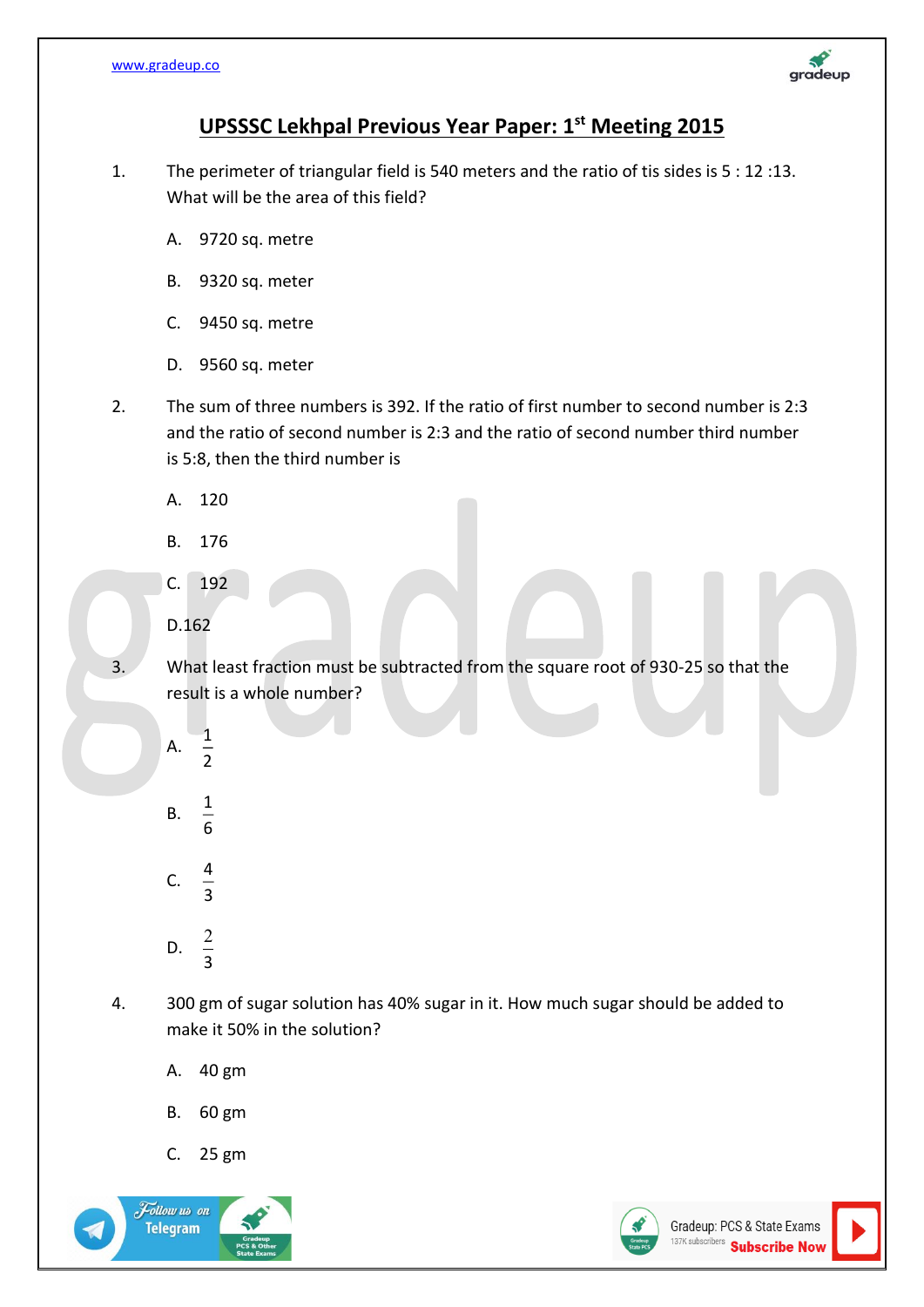

- D. 45 gm
- 5. The radius of a wheel is 21 cm. How many rounds will its take to cover the distance of 792 metres?
	- A. 300
	- B. 400
	- C. 600
	- D. 200
- 6. The prices of a scooter and a moped are in the ratio of 9:5. If a scooter costs Rs. 4,200 more than a moped, then the price of the moped is
	- A. Rs. 5,250
	- B. Rs. 5,700
	- C. Rs. 6,300
	- D. Rs. 3,350

7. Which fraction should be added to thesum of  $5\frac{3}{4}$ ,  $4\frac{4}{5}$  and  $7\frac{3}{8}$ – to make the result a<br>8 whole number?

- A. 1  $\overline{20}$ B. 1 40
- C.  $\frac{3}{16}$ 40
- D.  $\frac{1}{16}$ 10
- 8. If  $27^x$ X  $27^{x} = \frac{9}{x}$  $=\frac{3}{3^{x}}$ , then what is the value of  $\frac{1}{x^{4}}$ 1  $\frac{1}{x^4}$  ?
	- A. 16
	- B. 4
	- C. 10



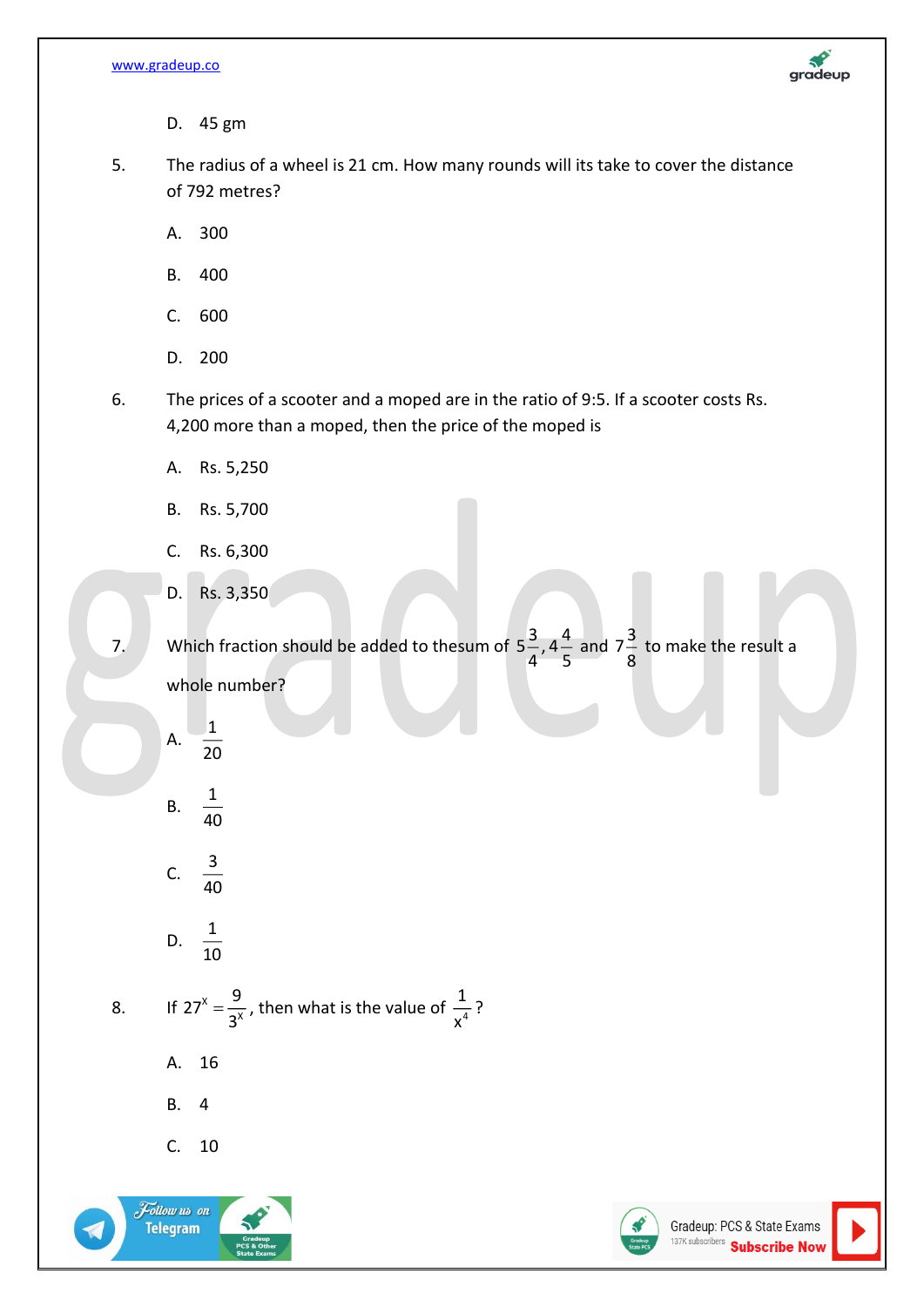

D. 8

9. If the circumference of a circle is 18.6 cm more than its diameter, then what is the diameter of the circle?

A. 7.84 cm

- B. 8.84 cm
- C. 8.84 cm
- D. 7.54 cm
- 10. The HCF and LCM of two numbers are 12 and 2448 respectively. If the difference of the numbers is 60, then the sum of the numbers is
	- A. 284
	- B. 248
	- C. 204
	- D. 248
- 11. A man buys 10 articles for Rs 8 and sells them at the rate of Rs 1.25 per article. His gain percent is
	- A.  $19\frac{1}{3}\%$ 2

B. 50%

- C.  $56\rm{{}^{1}$ % 4
- D. 20%
- 12. The perimeter of a top surface of a rectangular table is 28 m and its area is  $48m^2$ . What is the length of the hypotenuse of the table?
	- A. 12 m
	- B. 12.5
	- C. 5 m
	- D. 10 m
- 13. The price of car is increased by 30% before the budget and in the it is increased again by 10%. The total percentage increase in the price of the car is



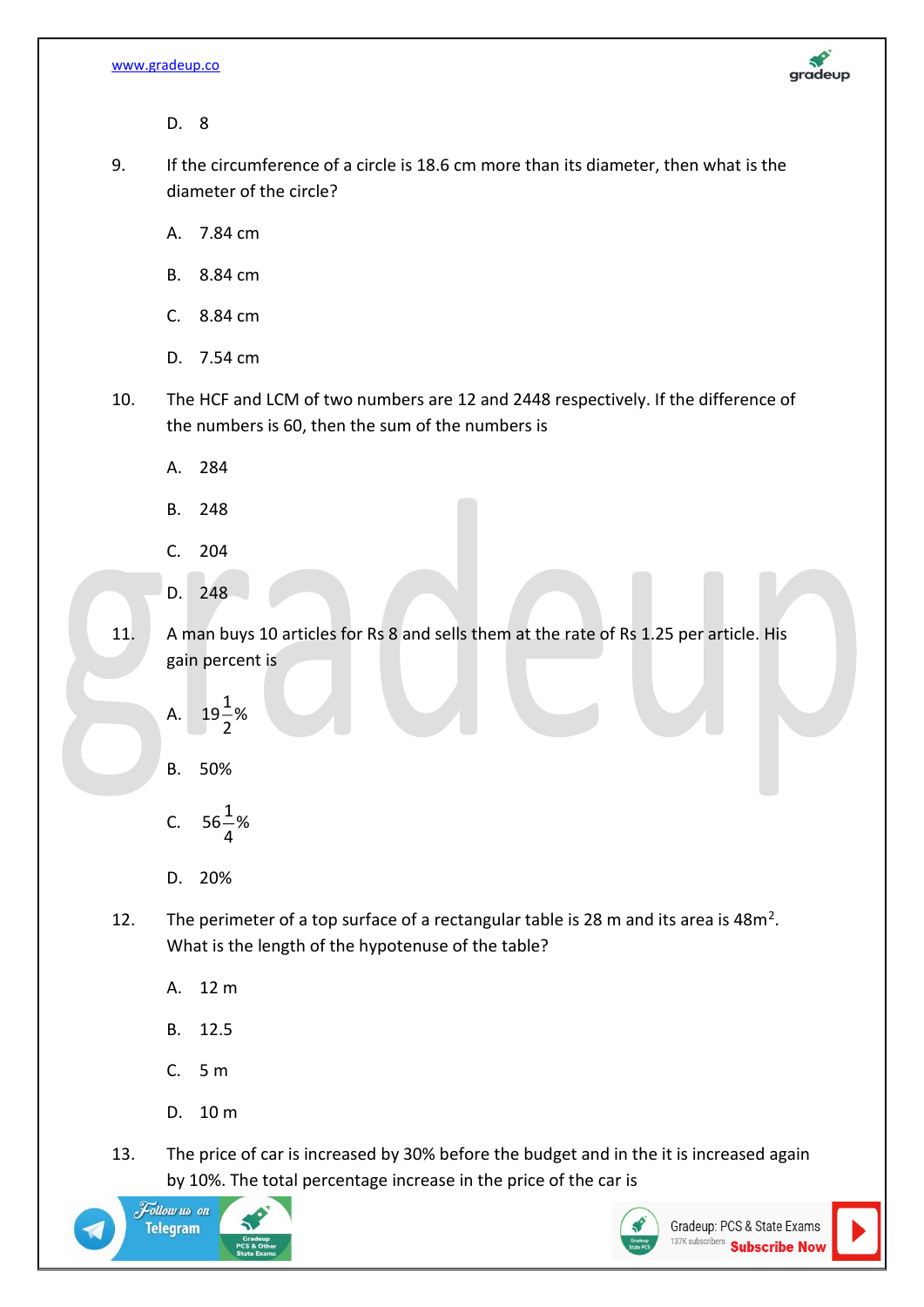

- A. 41%
- B. 44%
- C. 43%
- D. 42%
- 14. A sum of money doubles itself in 10 years at simple interest. What is the rate of interest?
	- A. 12%
	- B. 10%
	- C. 25%
	- D. 14%
- 15. The differences between a number obtained by increasing a certain number y 8% and that obtained by diminishing it by 3% is 407. The original number is
	- A. 3600
	- B. 3700
	- C. 3400
	- D. 3500

16. The perimeter of a triangle is 30cm and its area it 30 cm<sup>2</sup>. If the length of the largest side of the triangle is 13 cm, then what is the smallest side of triangle?

- A. 3 cm
- B. 5 cm
- $C. 6 cm$
- D. 4 cm
- 17. If the interest on a sum of money be 1 paisa per rupee per month, what is the rate percent per annum?
	- A. 15%

B. 
$$
10\frac{1}{2}\%
$$

C. 12%



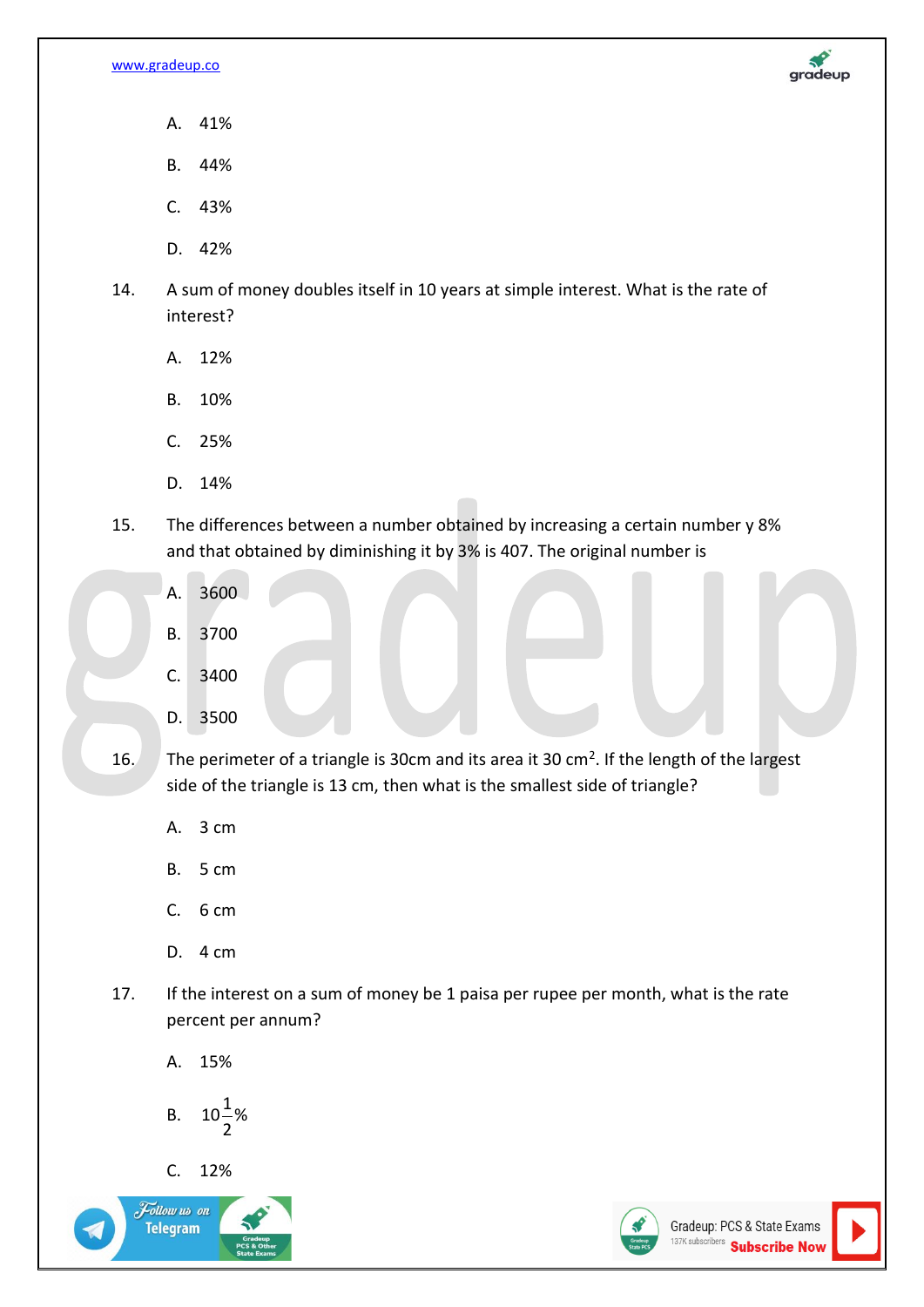[www.gradeup.co](http://www.gradeup.co/)



D. 10%

18.

 $\Delta$  ABC , if  $\angle$ A = 90 $^{\circ}$  , a = 25 cm, b = 7 cm, then hat is the value of tan B?

A.  $\frac{7}{9}$ 24 B. 24 7 C.  $\frac{24}{27}$ 25

- D.  $\frac{7}{25}$ 25
- 19. The standard deviation of a set of 50 observations is 8. If each observation is multiplied by 2, then the value of standard deviation will be
	- A. 4
	- B. 8 C. 16
	- D. 2
- 20. A man travelled  $\frac{2}{\sqrt{2}}$  $\frac{2}{11}$  of this journey by train,  $\frac{17}{22}$  $\frac{27}{22}$  by car and walked the remaining 1 kilometer. How far did he go?
	- A. 22 km
	- B. 24 km
	- C. 33 km
	- D. 27 km
	- 21. For what value of x will the mode of the following data be 27?

25, 26, 27, 23, 27, 26, 24, x, 27, 26, 25, 25

- A. 25
- B. 26
- C. 27



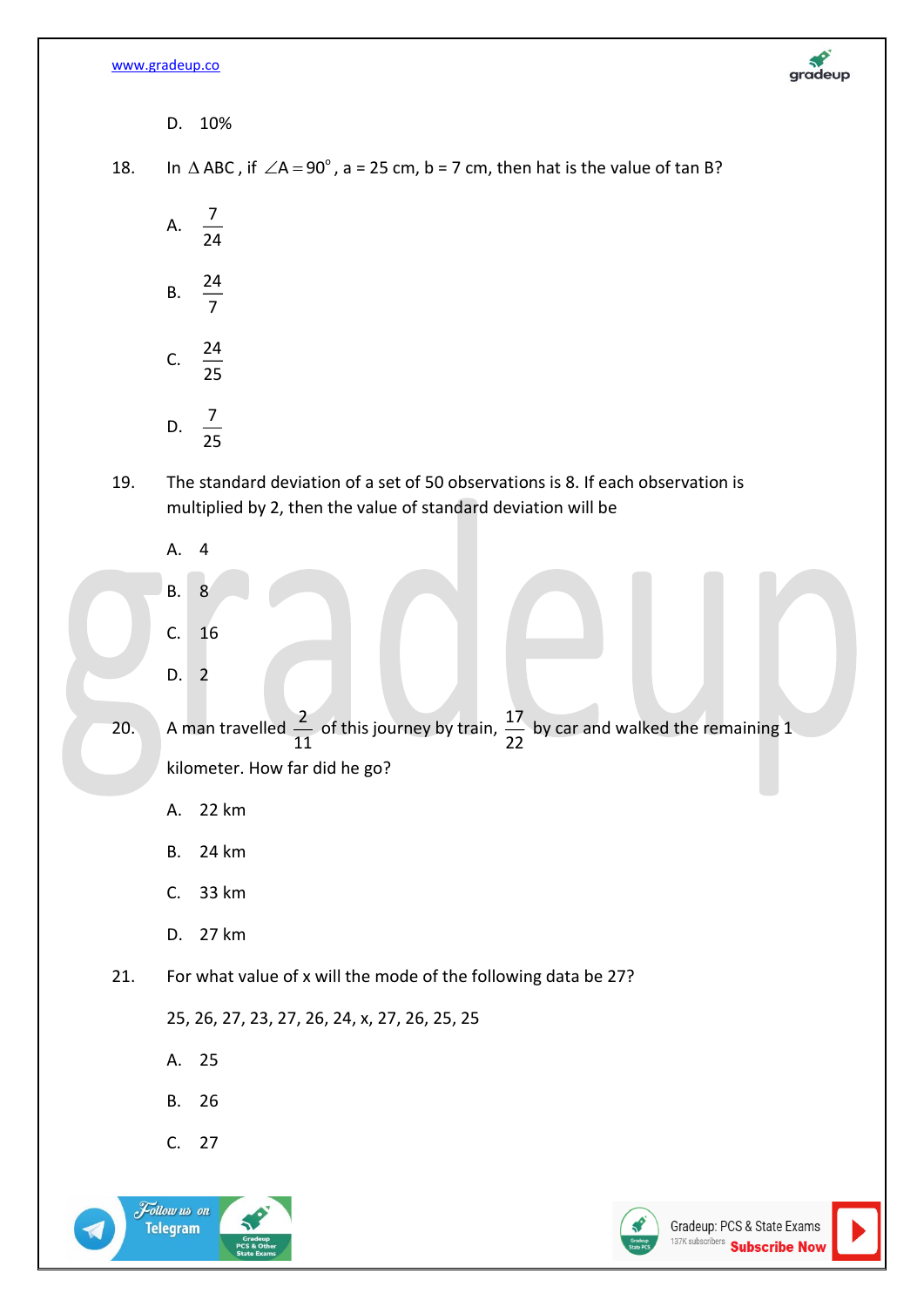

D. 24

- 22. A man is twice as fast as woman and a woman is twice as fast as a boy. If all of them i.e., a man, a woman and a boy can finish a work together in 4 days, in how many days will a boy do it alone?
	- A. 14 days
	- B. 28 days
	- C. 7 days
	- D. 21 days
- 23. While computing mean of grouped data, we assume the frequencies are
	- A. centred at the class marks of the classes
	- B. centred at the upper limits of the classes
	- C. centred at the lower limits of the classes
	- D. evenly distributed over all the classes
- 24. The sum of mean and median of 1, 6, 8, 3, 2 is
	- A. 7
	- B. 10
	- C. 12
	- D. 6
- 25. In a mixture of 60 litres, the ratio of acid and water is 2:1. What amount of water must be added to make the ratio of acid and water as 1:2?
	- A. 52 litres
	- B. 60 litres
	- C. 72 litres
	- D. 44 litres
- 26. The minimum age limit for becoming a candidate for Lok Sabha elections is
	- A. 20 years
	- B. 30 years



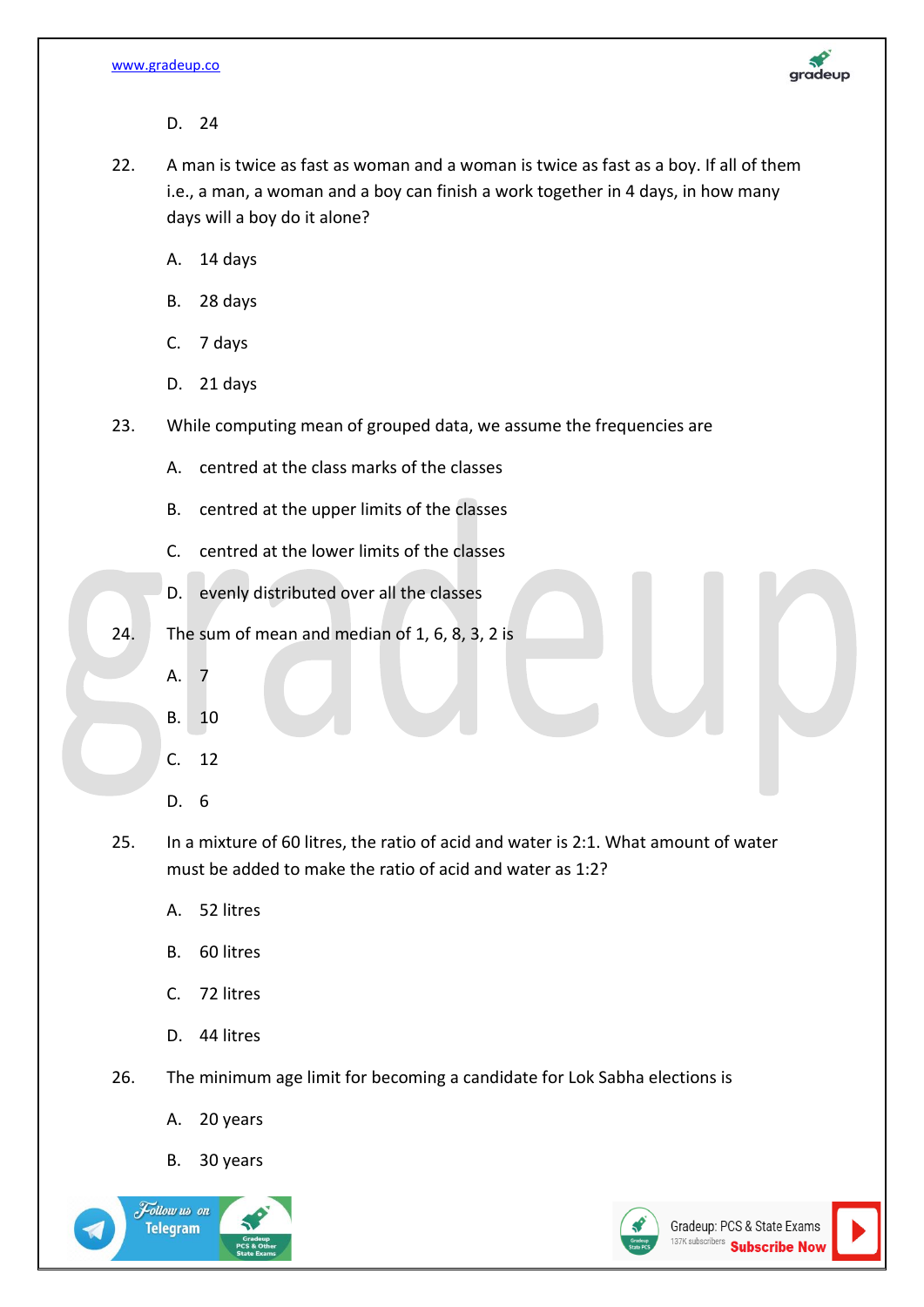

- C. 25 years
- D. 18 years
- 27. Soft Bank, \_\_\_\_\_ and Foxconn Technology Group have formed a joint venture, SBG Cleantech which will invest around \$ 20 billion over 10 year into green energy projects.
	- A. Bharti Enterprises
	- B. Adani Limited
	- C. Tata Group
	- D. Reliance Industries
- 28. Oxygen in our blood is transported by a protein named
	- A. keratin
	- B. collagen
	- C. myoglobin
	- D. haemoglobin
- 29. Which country won the Copa America 2015?
	- A. Brazil
	- B. Peru
	- C. Chile
	- D. Argentina
- 30. The Direct Action Day on August 16, 1946 was observed by the
	- A. Sikh League
	- B. Hindu League
	- C. Muslim League
	- D. Christian League
- 31. The Chauri-Chaura incident took place on
	- A. 5 May, 1922
	- B. 13 March, 1922



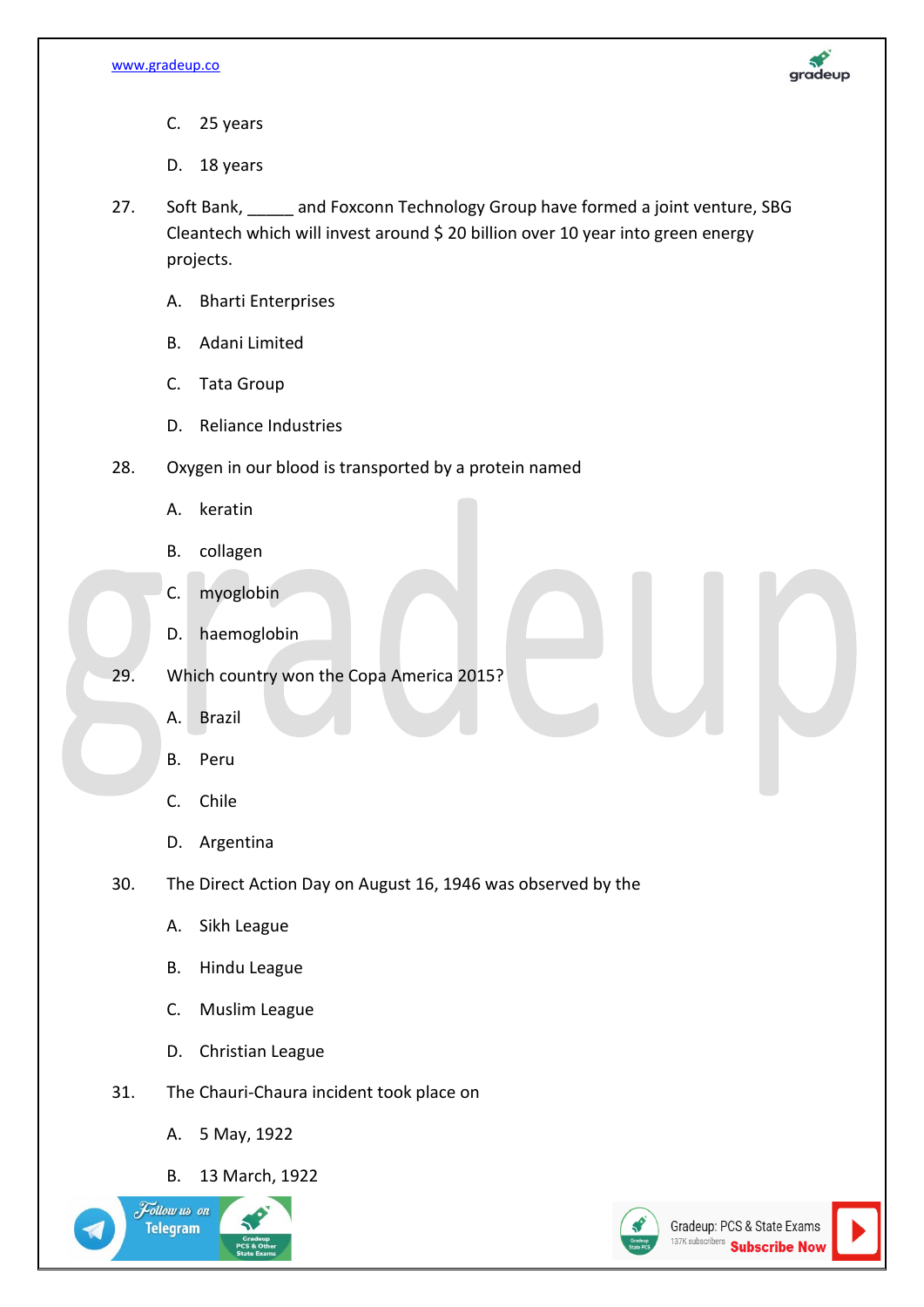

- C. 5 February, 1922
- D. 3 March, 1922
- 32. The most electronegative element among the following is
	- A. Bromine
	- B. Fluorine
	- C. Oxygen
	- D. Sodium
- 33. What does NTP stand for?
	- A. National Population Project
	- B. National Population Policy
	- C. National Population Production
	- D. National Population Programme
- 34. India's highest annual rainfall is reported at
	- A. Chamba, Himachal Pradesh
	- B. Namchi, Sikkim
	- C. Churu, Rajasthan
	- D. Mawsynram, Meghalaya
- 35. In the fourth week of June 2015, a pact on waste management was signed between two entrepreneurs and several civic bodies in
	- A. Assam
	- B. Gujarat
	- C. Maharashtra
	- D. Kerala
- 36. Who was selected recently as the president of International Cricket Council?
	- A. N. Srinivasan
	- B. Zaheer Abbas





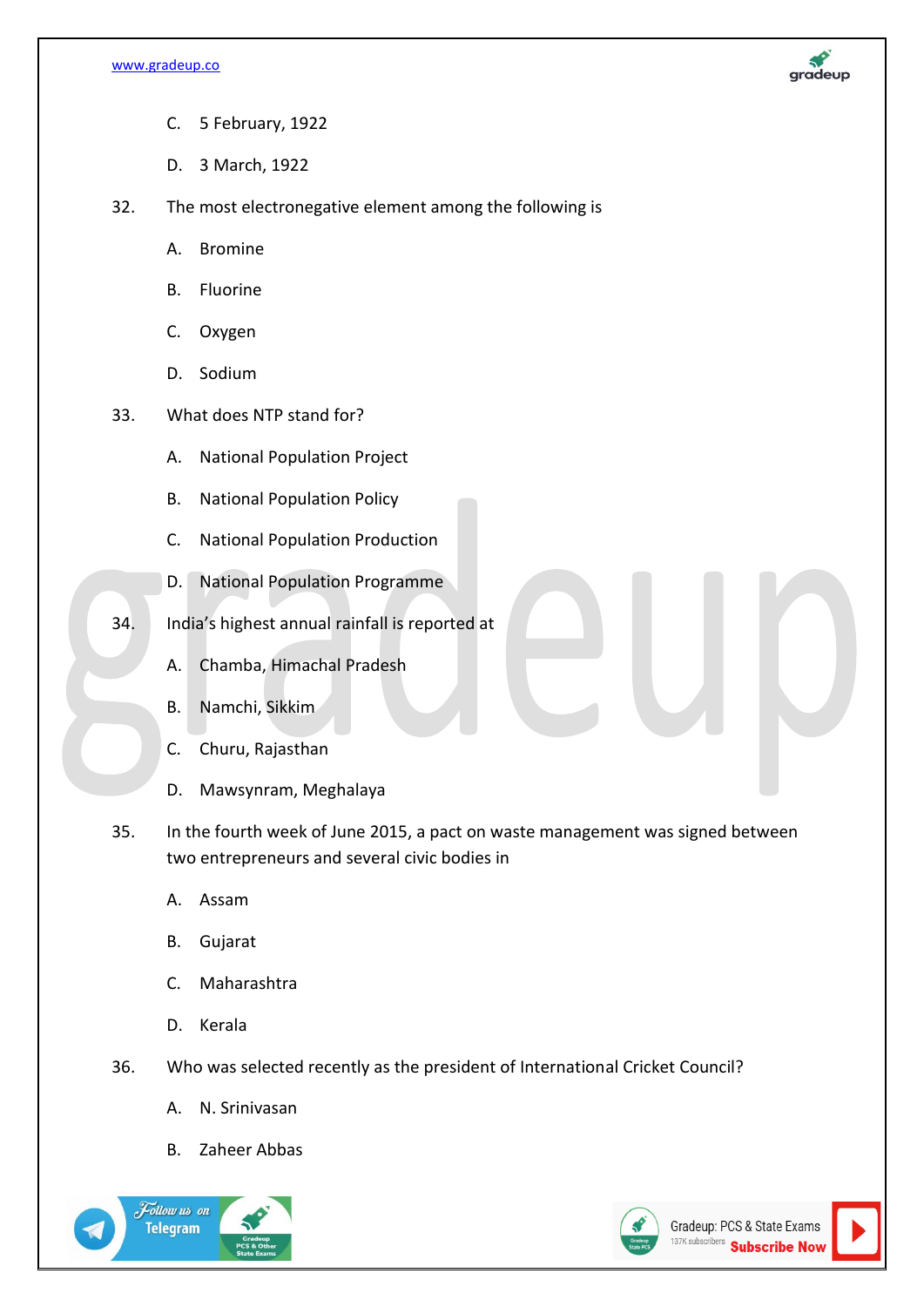

- C. Mustafa Kamal
- D. Jagmohan Dalmiya
- 37. What was the main aim of Civil Disobedience Movement?
	- A. Against salt tax
	- B. Against August statement
	- C. Against Round Table Conference
	- D. The reactionist approach of Winston Churchill
- 38. The property of a substance to absorb moisture from air on exposure is called
	- A. Efflorescence
	- B. Deliquescence
	- C. Desiccation
	- D. Osmosis
- 39. What is international migration?
	- A. Movement of people from one village to another
	- B. Movement of people between/among countries
	- C. Movement of people from urban to rural areas
	- D. Movement of people within a country
- 40. The Southernmost point of peninsular India, Kanyakumari is situated
	- A. South of the Equator
	- B. South of the Tropic of Capricorn
	- C. North of the Equator
	- D. North of Tropic of Cancer
- 41. The place where the last Mughal emperor Bahadurshah Zafar died was
	- A. Delhi
	- B. Rangoon
	- C. Gwalior





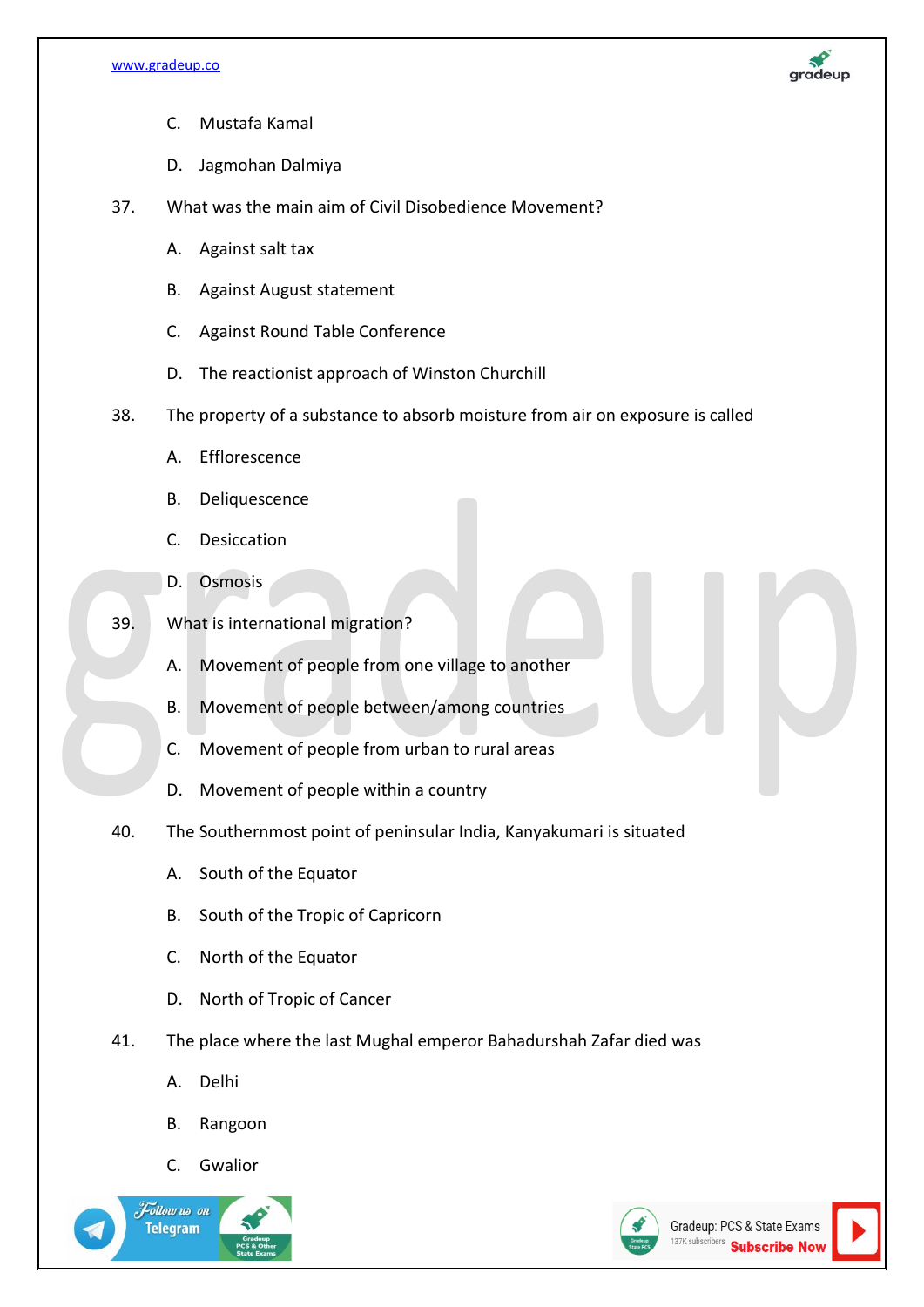

- D. Agra
- 42. Development Expenditure of the Central Government do not include
	- A. expenditure on economic services
	- B. expenditure on social and community services
	- C. grant to State
	- D. defence expenditure
- 43. What was the name given for the rescue operations conducted by the Indian Government during Nepal Earthquake Tragedy?
	- A. Operation Maitri
	- B. Operation Nepal
	- C. Operation Abhaya
	- D. Operation Sahay
- 44. Who among the following has a Cabinet rank?
	- A. The Attorney General of India
	- B. The Leader of the Opposition
	- C. The Governor of the Reserve Bank of India
	- D. The Comptroller and Auditor General of India
- 45. The refineries at Mathura, Digboi and Panipat are set up by
	- A. Hindustan Petroleum Corporation Ltd.
	- B. Bharat Petroleum Corporation Ltd.
	- C. Crude Distillation unit of Madras Refineries Ltd.
	- D. Indian Oil Corporation Ltd.
- 46. Which of the following committees suggested to incorporate Fundamental Duties in the Constitution?
	- A. Swaran Singh Committee
	- B. Malhotra Committee
	- C. Narsimhan Committee



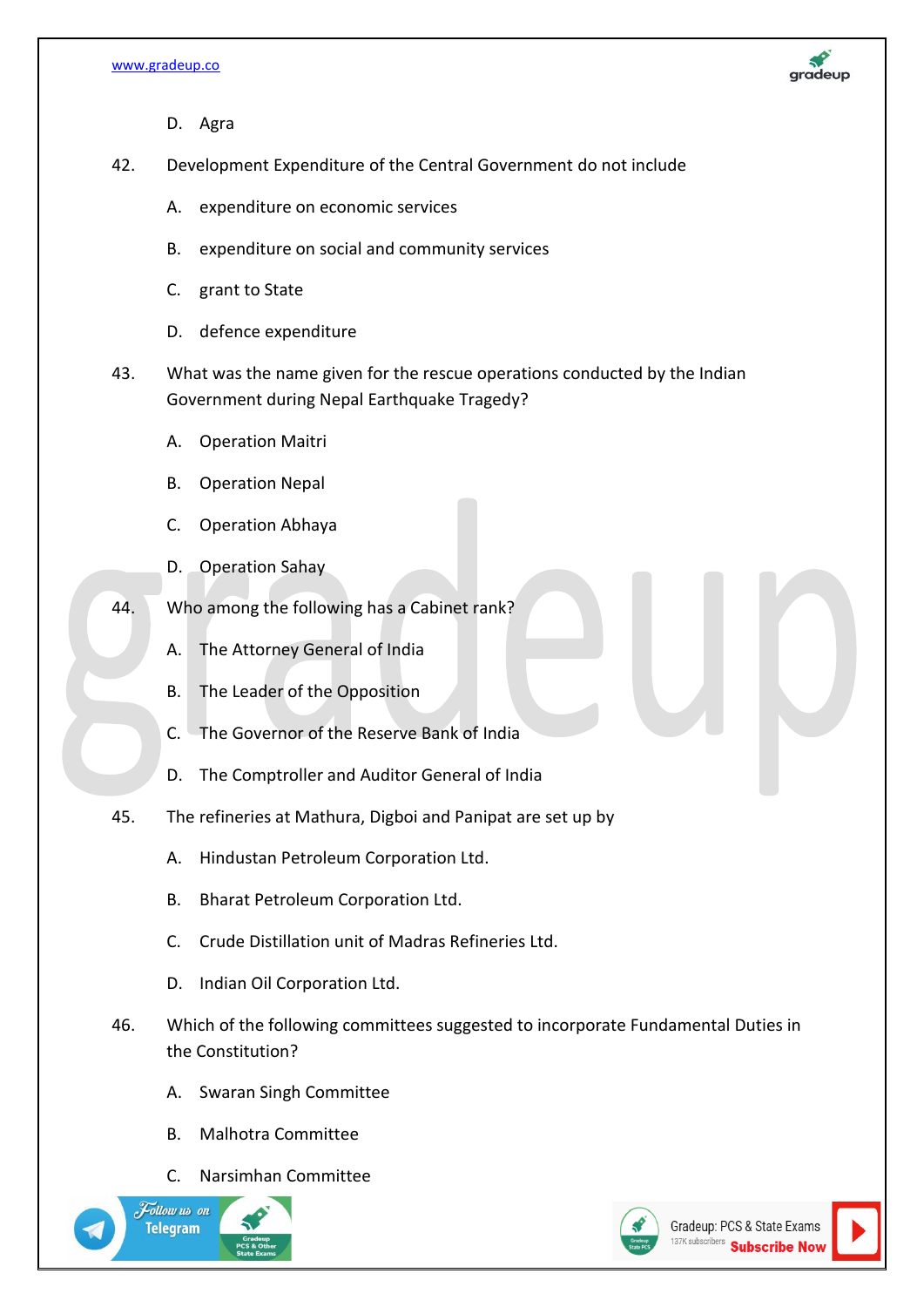

- D. Raghavan Committee
- 47. Pulses are a good source of
	- A. Fats
	- B. Proteins
	- C. Vitamins
	- D. Carbohydrates
- 48. It is easier to roll a stone up a slopping road than to lift it vertically upwards because
	- A. work done in lifting the stone is equal to rolling it.
	- B. work done in rolling the stone is less than in lifting it.
	- C. work done in both is same but the rate of doing work is less in rolling.
	- D. work done in rolling the stone is more than in lifting it.
- 49. What is known as the "Soul of the Consititution"?
	- A. Fundamental Rights
	- B. Directive Principles of State Policy
	- C. National Flag
	- D. Preamble
- 50. The Satpatha Brahmana and Taitriya Brahmana are Brahmana texts of
	- A. Yajurveda
	- B. Samaveda
	- C. Atharveda
	- D. Rigveda





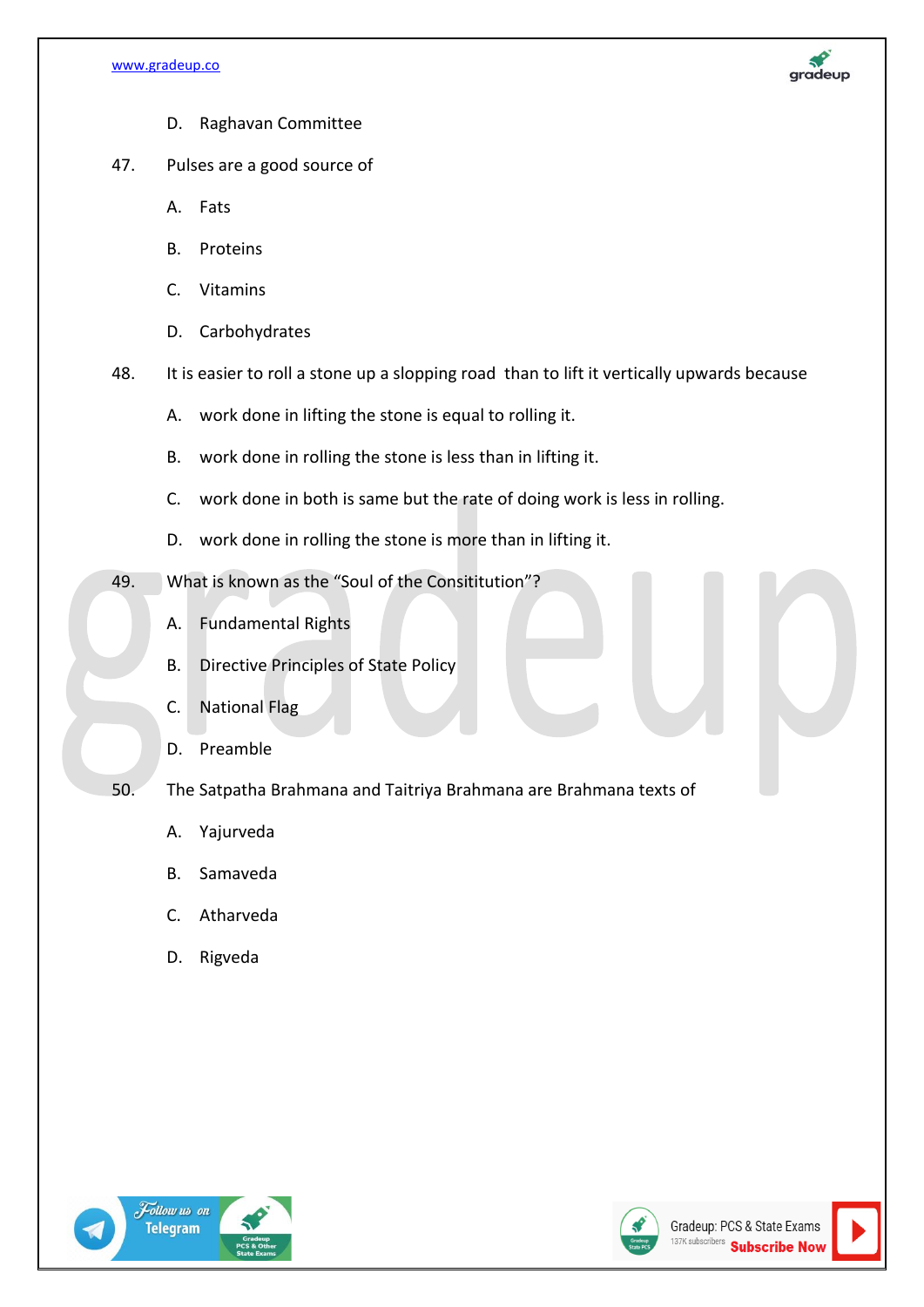[www.gradeup.co](http://www.gradeup.co/)



51. What is Uttar Pradesh's rank among the States of India in terms of area?

- A. 3rd
- B. 4th
- C. 5th
- D. 6th

52. What is the level of annual family income set in the Ninth Five-Year Plan (1997- 2002), for BPL in rural areas?

- A. Rs. 18,000
- B. Rs. 25,000
- C. Rs. 28,000
- D. Rs. 20,000

53. MGNREGA was launched in Uttar Pradesh in which year?

- A. 2006
- B. 2007
- C. 2008
- D. 2005

54. The social forestry programme aims at large-scale tree plantation in all the following areas **except**

- A. in degraded forest reserves
- B. on common lands unsuitable for cropping
- C. in urban industrial estates
- D. along roads and railway tracks

55. Where are the major rail locomotive plants located in Uttar Pradesh?



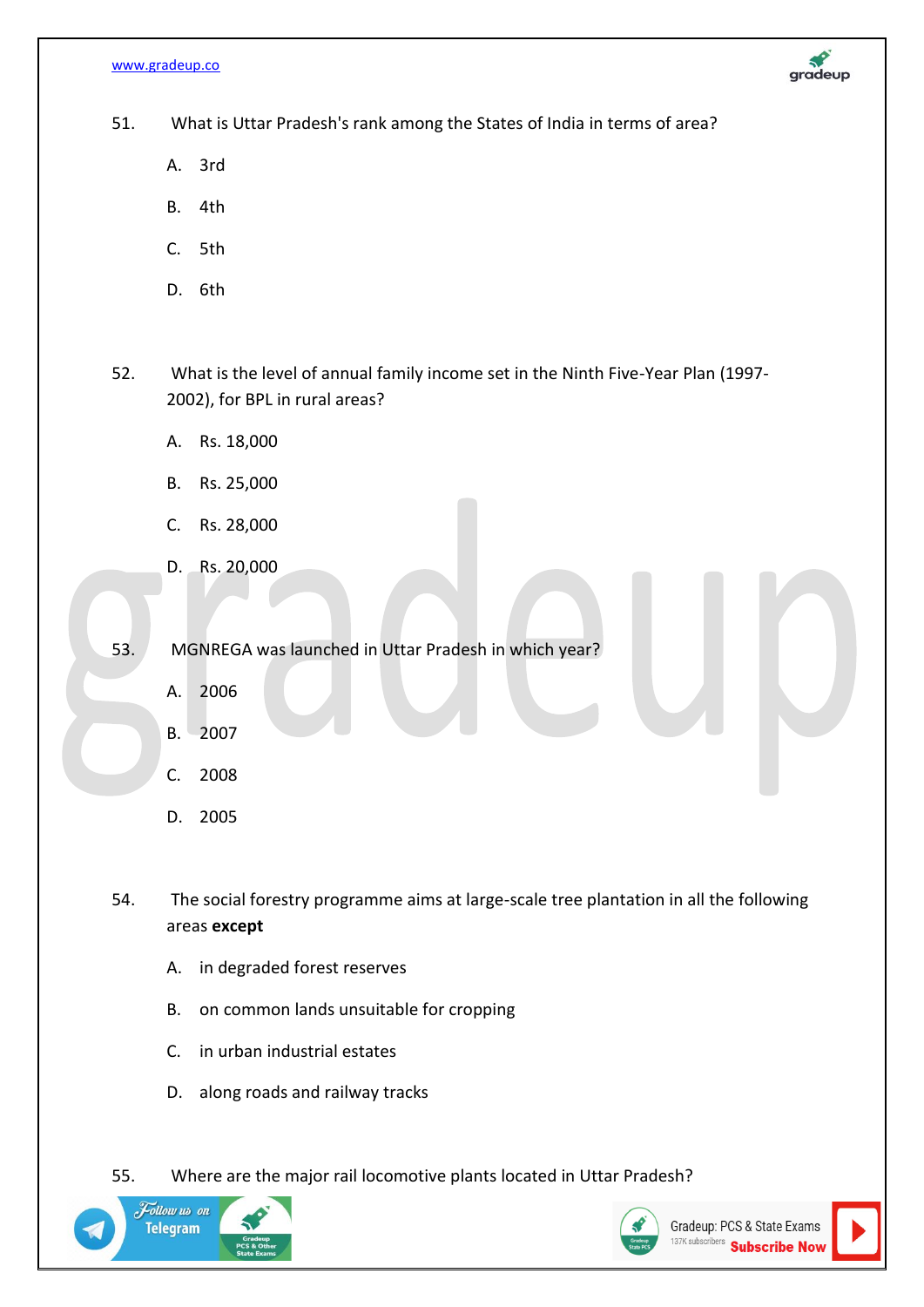

- A. Kanpur region
- B. Aligarh region
- C. Fathehpur region
- D. Mughalsarai region

56. Which division is considered as the hub of the world's finest carpet industries?

- A. Devipatan
- B. Aligarh
- C. Azamgarh
- D. Mirzapur
- 57. What is meant by Jamabandi?
	- A. Cloth copy of Patwari's Map
	- B. Cultivation record
	- C. Mapping sheet
	- D. Rights of Land Records

58. Which website has been designed and developed to keep the financial health of the State of Uttar Pradesh and to bring transparency into Government transactions?

- A. Srishti
- B. NIC
- C. Arthashastra
- D. Koshvani
- 59. Which classical dance form originated in Uttar Pradesh?
	- A. Bharat Natyam



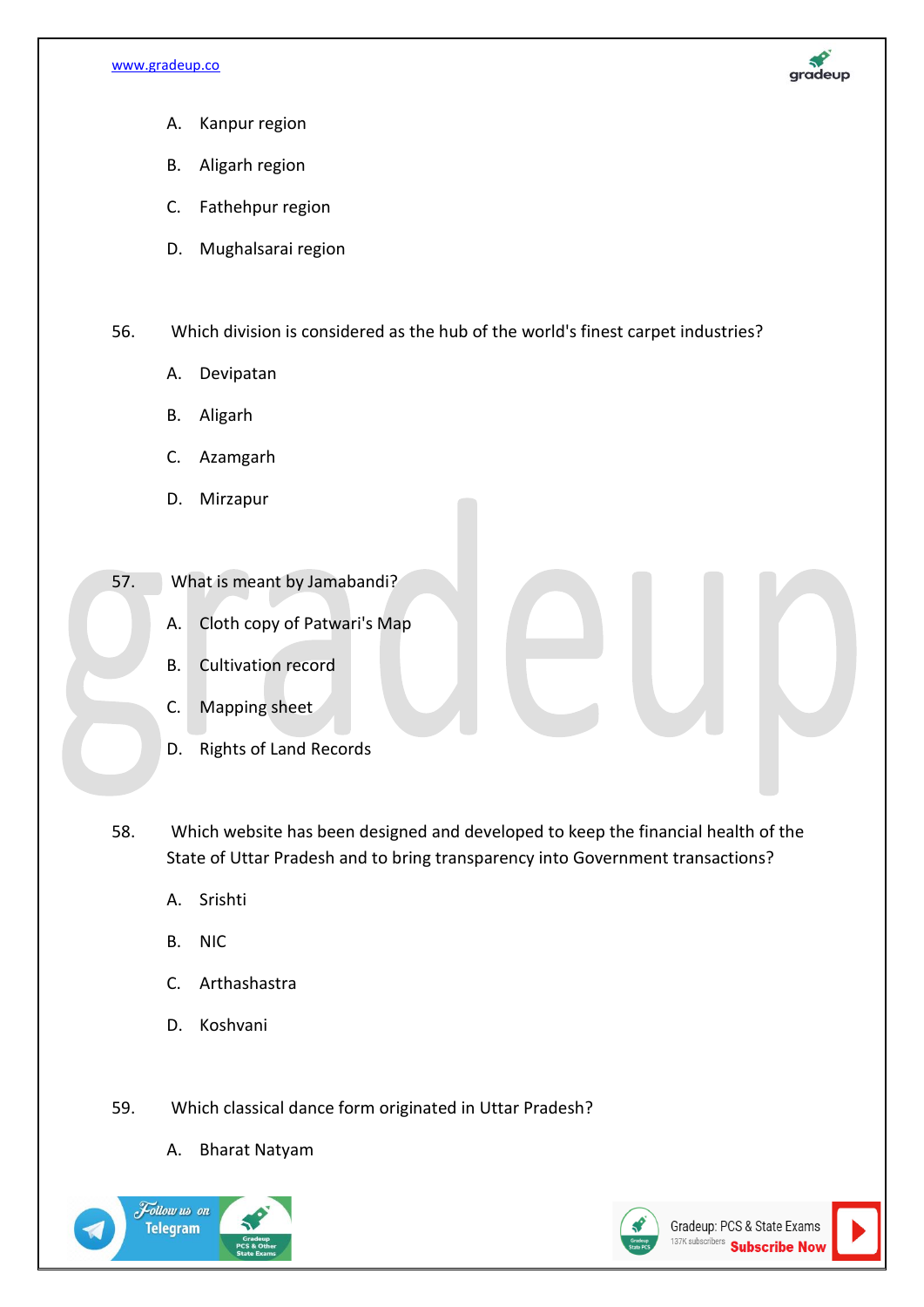

- B. Kuchipudi
- C. Ghoomar
- D. Kathak
- 60. Under the National Rural Drinking Water programme (NRDWP), 2022 every rural person in the country should have access to how many litres per capita per day of water within their household premises or at a horizontal or vertical distance of not more than 50 metres from their household?
	- A. 70
	- B. 80
	- C. 100
	- D. 60

61. As per the Census of India 2011, the population density per square kilometer of Uttar Pradesh is

- A. 720
- B. 829
- C. 920
- D. 620

62. In November 2014, the Uttar Pradesh government made a provision of Rs. crores for construction of toilets in rural areas under Swachh Bharat Mission (rural).

- A. 315
- B. 556
- C. 685
- D. 123

63. How many major divisions does Uttar Pradesh have along with 75 districts?



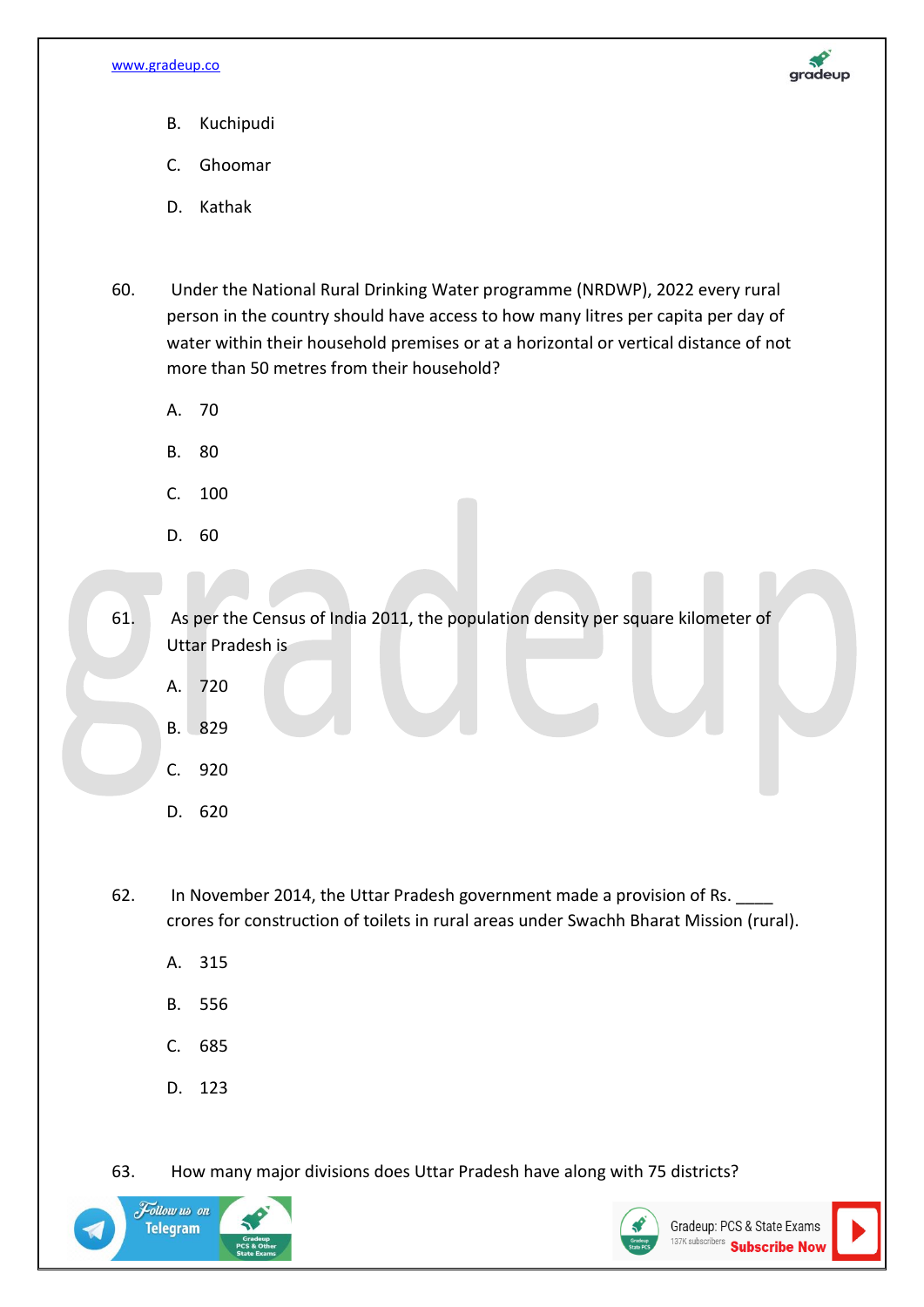

- A. 23
- B. 27
- C. 32
- D. 18

64. In which year was the Uttar Pradesh Roadside Land Control Act passed?

- A. 1947
- B. 1952
- C. 1956
- D. 1945

65. What is the frequency of checks expected to be done under the Mid-day Meal Programme, for monitoring of cleanliness in cooking, serving and consumption?

- A. Fortnightly
- B. Daily
- C. Quarterly
- D. Weekly

66. What is the percentage unit cost and maximum amount of subsidy available under Ambedkar Vishesh Rozgar Yojana (AVRY) for general category beneficiaries?

- A. 33 %, Rs. 10,000
- B. 25%, Rs. 7,500
- C. 33%, Rs. 7,500
- D. 25%, Rs. 10,000

67. What percentage of seats must be reserved for women in a gram panchayat?

A. 20%



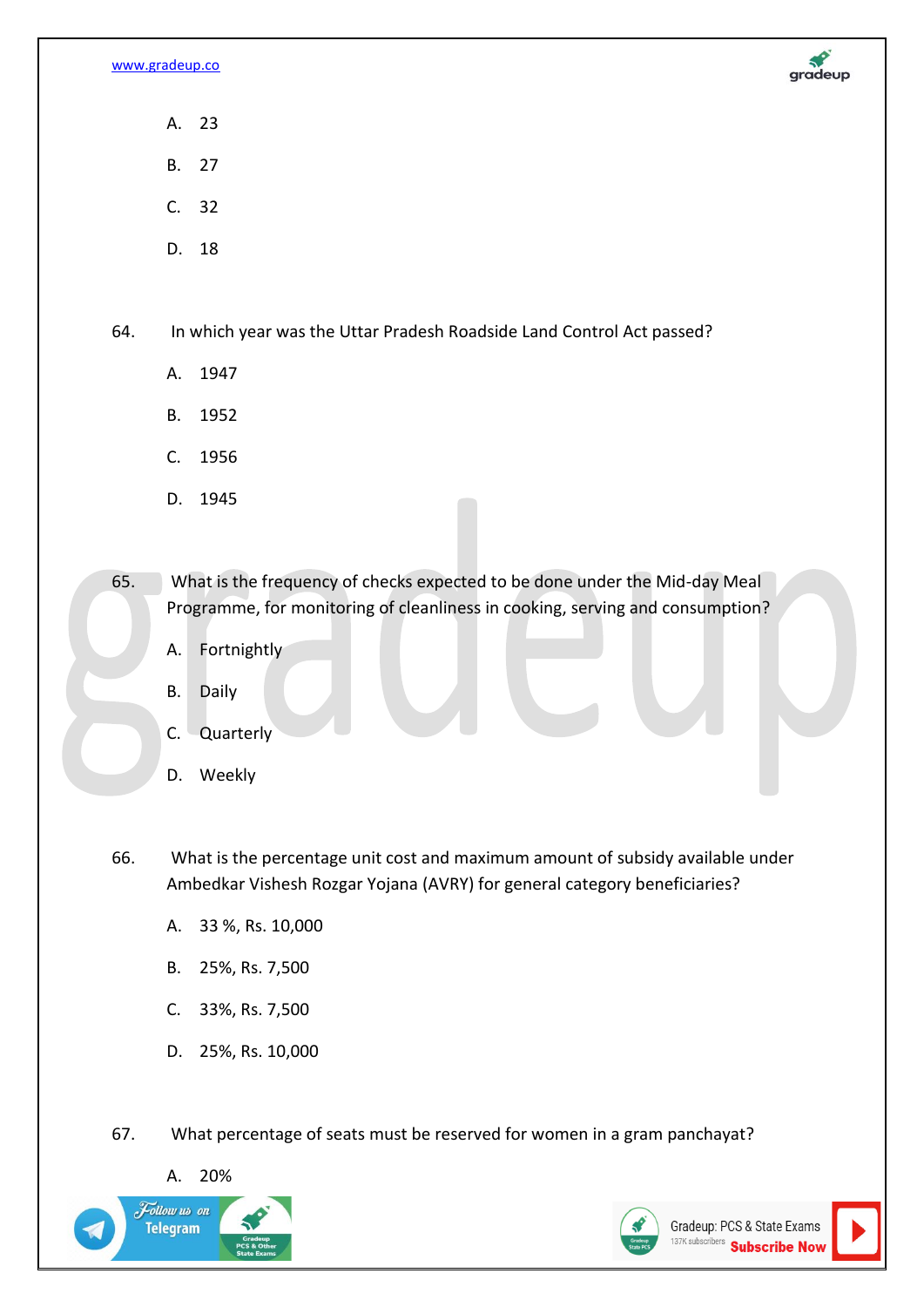

- B. 33%
- C. 50%
- D. 10%
- 68. Which one among the following serves as the subordinate judicial service of the State of Uttar Pradesh?
	- A. The district court of Etawah
	- B. The district court of Chandauli
	- C. The district court of Pilibhit
	- D. The district court of Banda
- 69. During British rule which official did the registration of land in Uttar Pradesh?
	- A. Kazi
	- B. Governor
	- C. Clerk
	- D. Lekhapal
- 70. How many seats in the Rajya Sabha are from Uttar Pradesh?
	- A. 31
	- B. 62
	- C. 29
	- D. 40
- 71. Which scheme was launched with a view to benefit BPL families who have been left out of the BPL lists?
	- A. Prime Minister Rozgar Yojana
	- B. Samajwadi Pension Scheme
	- C. Mukhya Mantri Mahamaya Gareeb Arthik Madad Yojana
	- D. Samajwadi Awaas Yojana